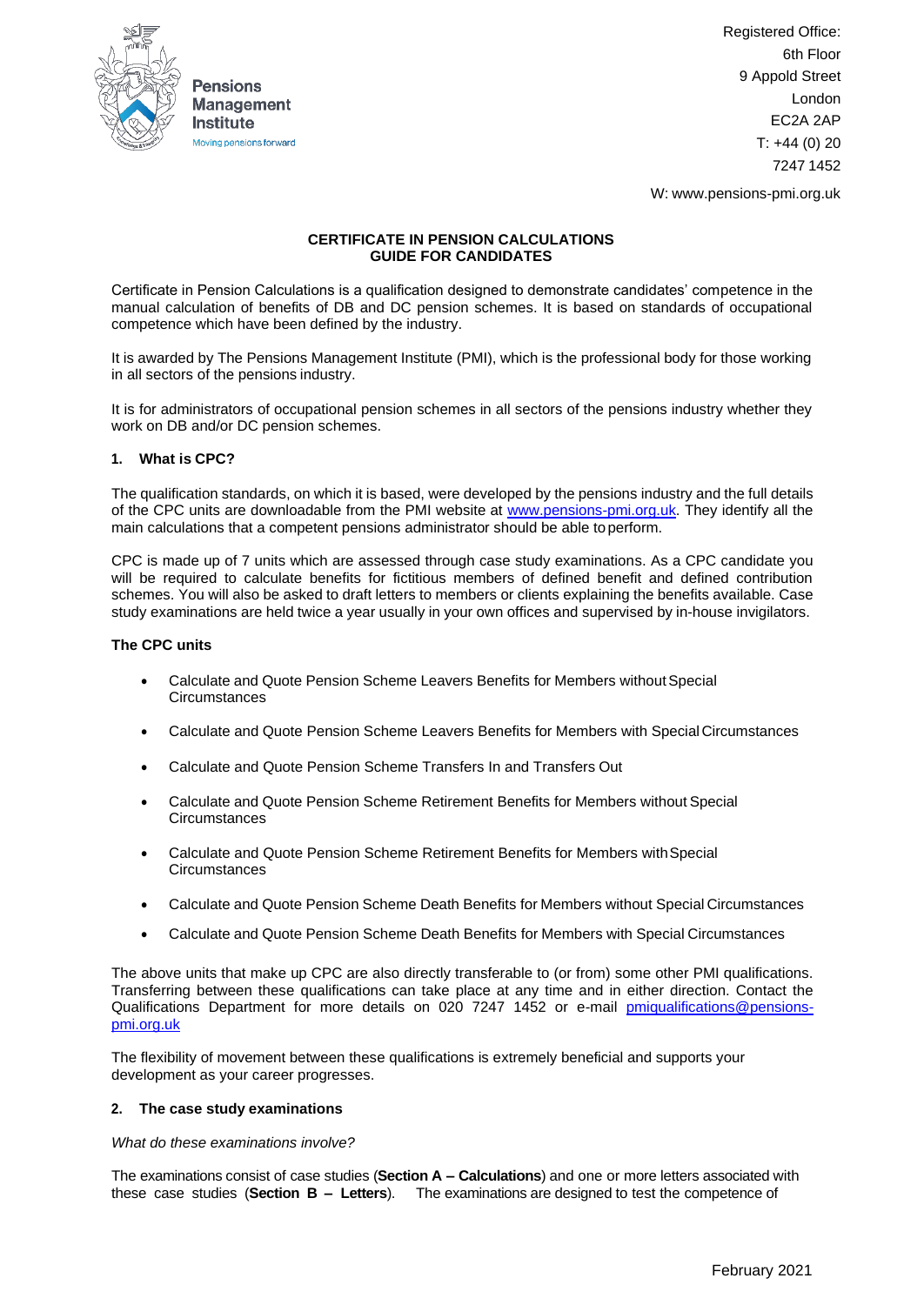candidates in the calculation and communication of pension benefits. The examinations are based on 3 fictitious pension schemes:

| <b>Scheme</b> | Type                                       | <b>Contracted-Out Status</b>                                   |
|---------------|--------------------------------------------|----------------------------------------------------------------|
| <b>OPQ</b>    | Money Purchase                             | Not Contracted-Out                                             |
| <b>RST</b>    | Career Average Revalued<br>Earnings (CARE) | Not Contracted-Out                                             |
| <b>XYZ</b>    | <b>Final Salary</b>                        | Contracted-Out (Category A)<br>Not Contracted-Out (Category B) |

These examinations are the way for you to provide evidence that you can

- understand and interpret the rules of schemes other than those which you usually administer
- carry out manual calculations for a range of member events, this range is detailed in theUnits
- understand the impact of supplementary and discretionary entitlements on the basic benefits payable
- recognise the restrictions that apply to the level of benefits payable imposed by legislation and the HM Revenue & Customs
- communicate the benefit options fully and accurately, requesting all the information required before the scheme can pay the benefits.

The examinations are held twice a year, in March and September at set times and under strict exam conditions. The exams can be taken in any order and any number of times with the results showing as a PASS or a FAIL.

All units can be viewed on the PMI websit[e Certificate in Pensions Calculations -](https://www.pensions-pmi.org.uk/pmi-academy/qualifications/certificate-in-pensions-calculations/) The Pensions Management [Institute \(pensions-pmi.org.uk\)](https://www.pensions-pmi.org.uk/pmi-academy/qualifications/certificate-in-pensions-calculations/)

## **3. What are the advantages of having CPC?**

CPC is part of a suite of a nationally recognised qualifications that PMI offers. When you complete CPC you will receive a final certificate, which is signed by the PMI Chief Executive and the PMI President.

CPC has 100 credits in the PMI Framework which can be counted towards the PMI's Advanced Diploma qualification.

## **4. How can CPC be taken?**

The 7 units that make up CPC are assessed through case study examinations which are run twice yearly in May and November. Your employer can offer CPC to pension administration staff by becoming an approved examination centre. As an approved examination centre someone designated by your employer (as a centre contact) will be responsible for ensuring that the appropriate administrative arrangements are made for the conduct of the case study examinations.

Alternatively, individuals are able to register for CPC on an independent basis if their employer is unable to become an examination centre. Independent candidates will be responsible for submitting their own entries. We will try and assign independent candidates at a centre locally to them. However, this does depend on which approved centre has entered for which examinations.

All details, forms and fees are available on the website [www.pensions-pmi.org.uk](http://www.pensions-pmi.org.uk/)

#### **5. Who's who in CPC?**

#### *Candidate*

This is you and you are responsible for:

- working with your centre contact to identify your next step through the qualification
- identifying any specific training needs you may have
- preparing for the case study examinations by making sure that you understand the schemebooklets
- selecting an appropriate report title from the selection available at the time of entry and producing a report following the specific guidelines given

*Your candidate number*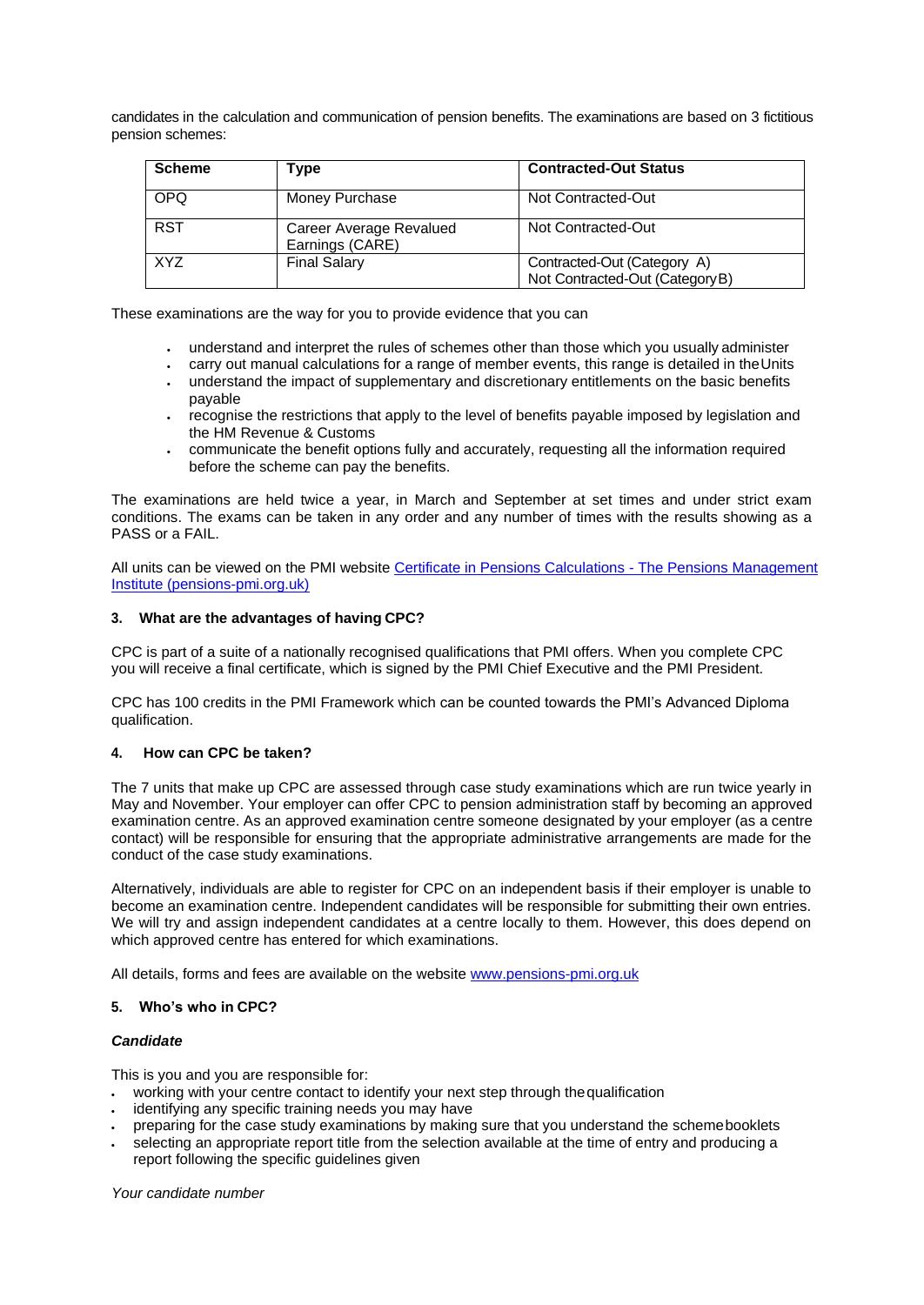When you register as a candidate you are given a unique candidate number. You will keep this number until you complete CPC even if you move to a different centre or a new employer. You will need to quote this number on your examination script when you take the units assessed by case study examination.

You must quote this number if you ever need to contact the Pensions Management Institute.

### *Centre contact*

The centre contact deals with the administration of the qualification. The role may include:

- working with you to develop a plan to complete the qualification
- ensuring that you have the relevant training and experience to complete CPC
- advising you on how to meet the standards and what kind of support youneed
- completing all the relevant documentation associated with the qualification
- helping you to understand the scheme booklets and how to do the case studies for the examined units where necessary.

### **6. Preparing for the case study examinations**

- Start your preparation early and make sure that you have a thorough understanding of the scheme booklets. Remember that each scheme is different and that the rules will not be the same as the schemes you usually administer even if they are a similar type.
- Check the unit criteria for which you are entered to see what scope is covered. This way you will be able to identify all possible case studies that the examiners could set. Make sure that you can deal with anything in that scope especially if it is the type of calculation that you seldom see in the course of your normal work.
- Ensure that you are familiar with all legislation that affects the type of benefits in the unit you aretaking.
- Read copies of past Examiners' Reports we send the most recent one with the non-confidential material email. These will identify many common problems and help you to avoid them.
- Practise calculations from past papers and check the answers against those given in the appendix to the Examiners' Report. Spend more time practising calculations with which you are lessfamiliar.
- Seek help from your assessor where you are unclear about how to do particular types of calculation or how legislation might affect the benefits payable.

You **may** take a non-programmable calculator into the examination room but you **must not** have access to any other electronic device such as a mobile phone, Ipad, Iphone or similar.

- Read the case studies carefully. This will help you to avoid making careless mistakes, such as calculating a spouse's pension for an unmarried member who has died.
- Check your figures carefully, make sure that all information is correctly transcribed.
- For the letters make sure you have included all the required information, you can take a checklist into the examination with you.

#### *The marking scheme*

In order to pass the examinations (and thereby demonstrate competence) each of the following must be met:

All case studies have been attempted (**Section A**)

All requested letters have been attempted (**Section B**)

There are no more than **three** errors against a specific performance category across all of the case studies (**Section A**)

There are no more than **three** errors against a specific performance category across all of the requested letters (**Section B**)

There are no more than **three** errors (regardless of performance category) for any of the case studies (**Section A**)

There are no more than **three** errors (regardless of performance category) for any of the requested letters (**Section B**)